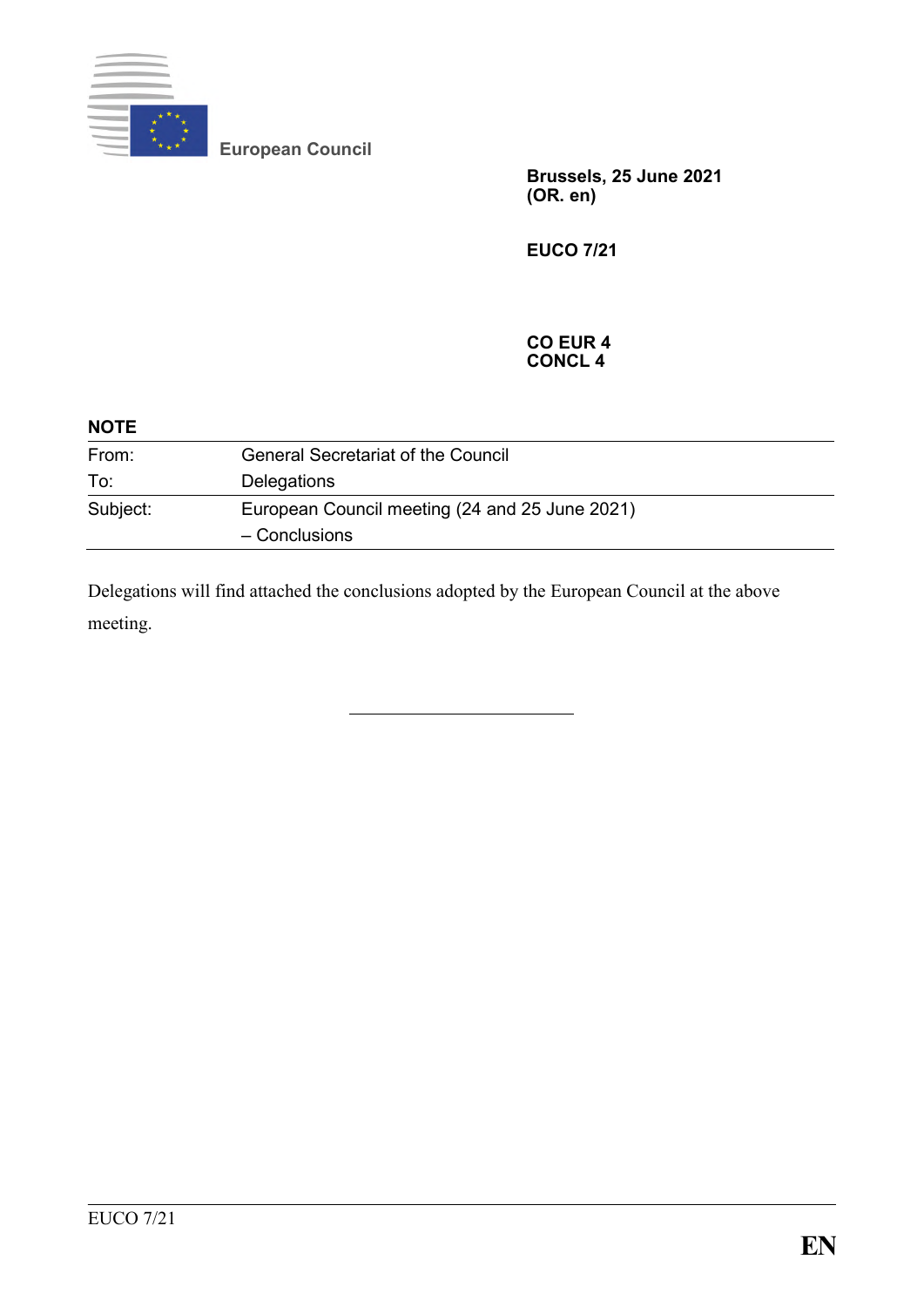## **I. COVID-19**

- 1. The European Council welcomes the good progress on vaccination and the overall improvement in the epidemiological situation, while stressing the need to continue vaccination efforts and to be vigilant and coordinated with regard to developments, particularly the emergence and spread of variants.
- 2. The agreements reached on the EU Digital COVID Certificate and on the revision of the two Council Recommendations on travel within the EU and on non-essential travel into the EU will facilitate safe cross-border travel. Member States will apply them in a manner that ensures the full return to free movement as soon as the public health situation allows.
- 3. The European Council reaffirms the EU's commitment to international solidarity in response to the pandemic. Ongoing work to help boost global production of vaccines and universal access to them, in particular through COVAX, should be swiftly taken forward. All producing countries and manufacturers should actively contribute to efforts to increase worldwide supply of COVID-19 vaccines, raw materials, treatments and therapeutics, and coordinate action in case of bottlenecks in supply and distribution.
- 4. The European Council welcomes the decision adopted by the 74th World Health Assembly to set up a special session of the World Health Assembly in November 2021 on a Framework Convention on Pandemic Preparedness and Response. The EU will continue working towards an international treaty on pandemics.
- 5. The European Council discussed the initial lessons that can be learned from the pandemic on the basis of the report by the Commission. It invites the incoming Presidency to take work forward in the Council to enhance our collective preparedness, response capability and resilience to future crises and to protect the functioning of the internal market.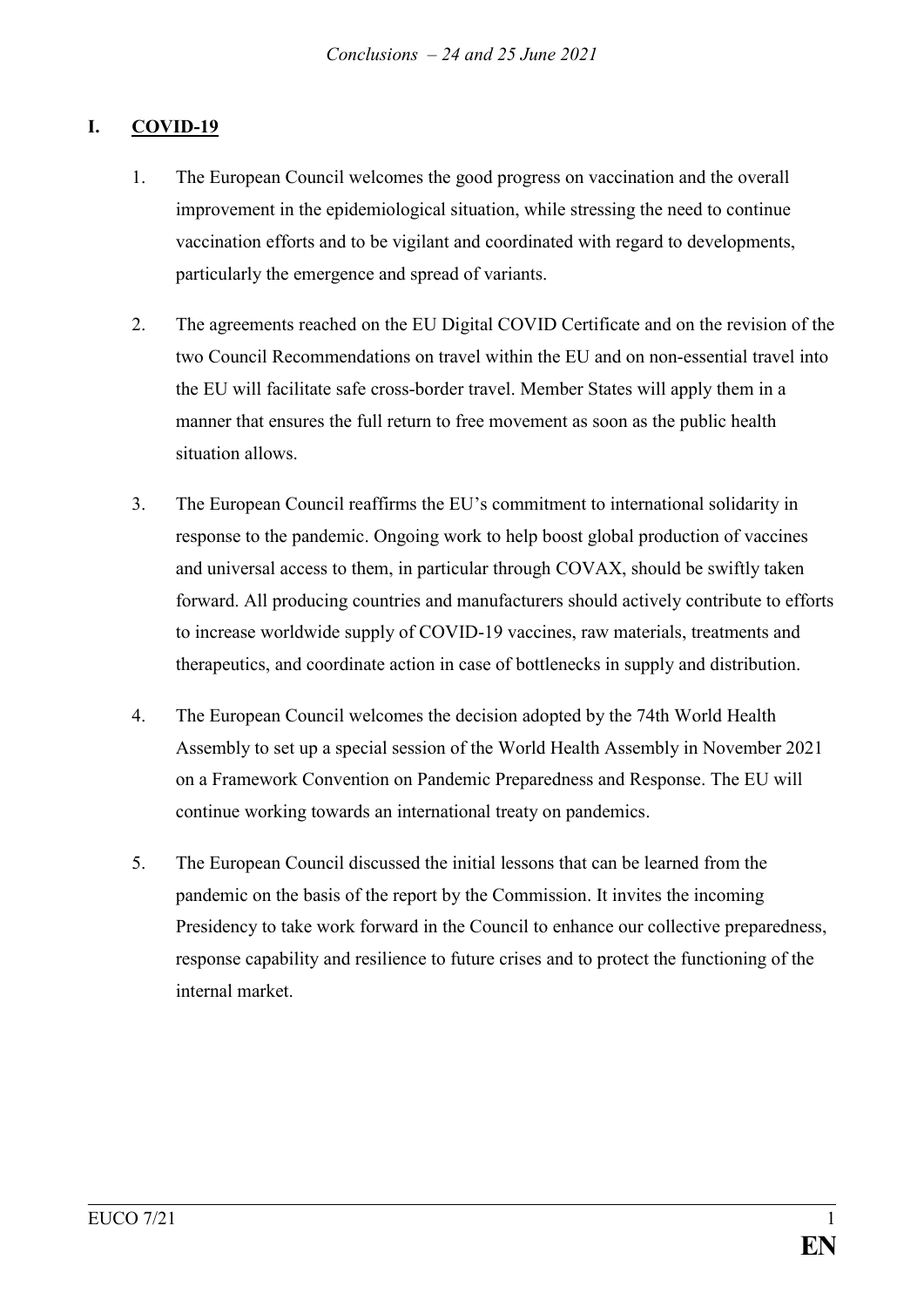# **II. ECONOMIC RECOVERY**

- 6. The European Council reviewed the state of play of the implementation of Next Generation EU. It welcomes the timely entry into force of the Own Resources Decision, which enabled the Commission to start borrowing resources for Next Generation EU to support a full and inclusive recovery and the Union's green and digital transitions.
- 7. The European Council encourages the Commission and the Council to take work forward on the National Recovery and Resilience Plans with a view to their approval so that Member States can make full use of the potential of the Recovery and Resilience Facility funding, and underlines the importance of full and timely implementation of the plans while protecting the financial interest of the Union.
- 8. In this context, the European Council welcomes the EU headline targets of the European Pillar of Social Rights Action Plan, in line with the Porto Declaration.
- 9. The European Council endorses the draft Council recommendation on the economic policy of the euro area.
- 10. The European Council looks forward to swift progress on global corporate tax reform on a consensual basis within the G20/OECD framework.

### **III. MIGRATION**

11. The European Council discussed the migration situation on the various routes. While the measures taken by the EU and Member States have brought down the overall irregular flows in recent years, developments on some routes give rise to serious concern and require continued vigilance and urgent action.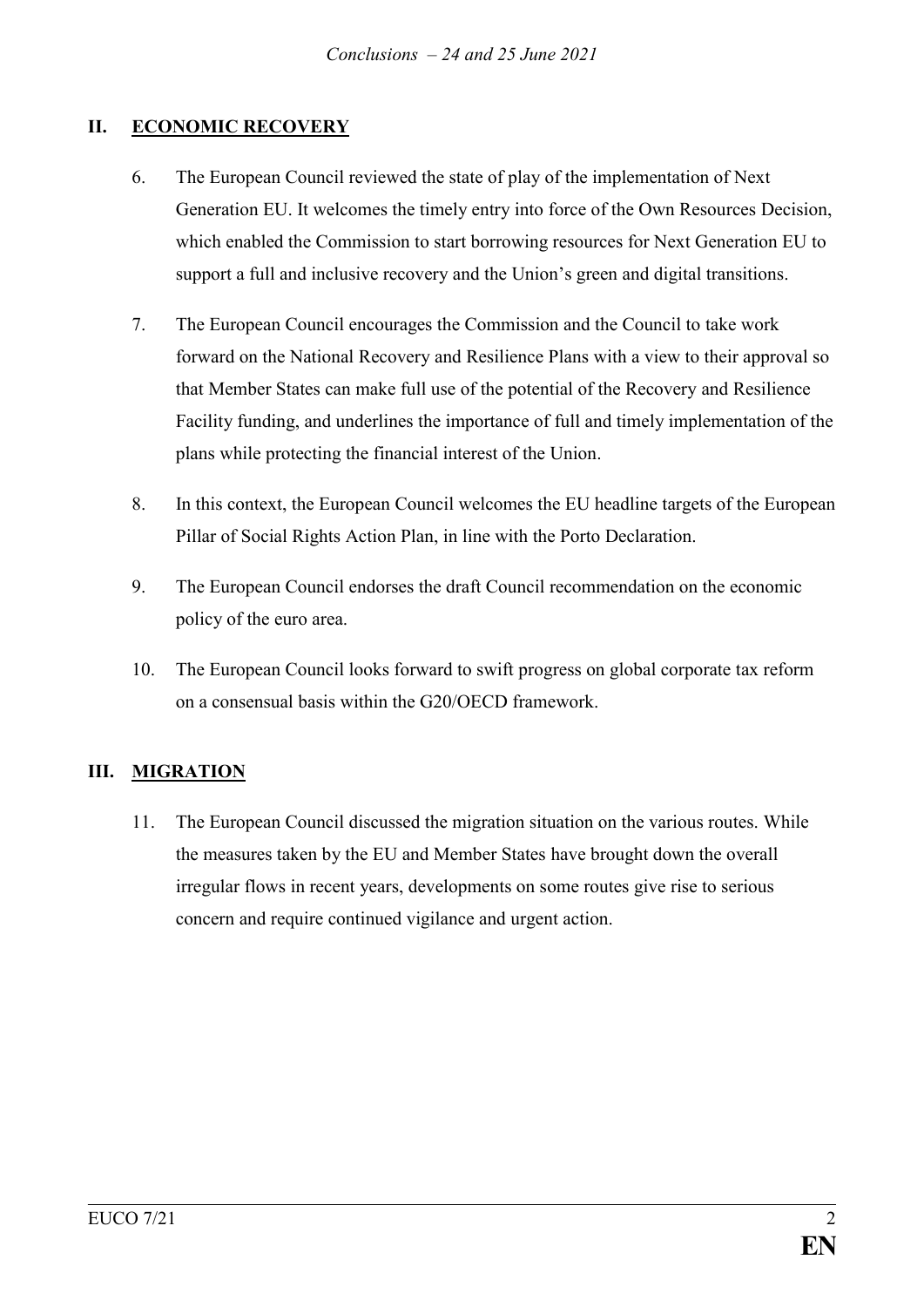- 12. In order to prevent loss of life and to reduce pressure on European borders, mutually beneficial partnerships and cooperation with countries of origin and transit will be intensified, as an integral part of the European Union's external action. The approach will be pragmatic, flexible and tailor-made, make coordinated use, as Team Europe, of all available EU and Member States' instruments and incentives, and take place in close cooperation with the UNHCR and IOM. It should address all routes and be based on a whole-of-route approach, tackling root causes, supporting refugees and displaced persons in the region, building capacity for migration management, eradicating smuggling and trafficking, reinforcing border control, cooperating on search and rescue, addressing legal migration while respecting national competences, as well as ensuring return and readmission. To this end, the European Council:
	- calls on the Commission and the High Representative, in close cooperation with Member States, to immediately reinforce concrete actions with, and tangible support for, priority countries of origin and transit;
	- calls on the Commission and the High Representative, in close cooperation with Member States, to put forward action plans for priority countries of origin and transit in autumn 2021, indicating clear objectives, further support measures and concrete timelines;
	- invites the Commission to make the best possible use of at least 10% of the NDICI financial envelope, as well as funding under other relevant instruments, for actions related to migration, and to report to the Council on its intentions in this respect by November.
- 13. The European Council condemns and rejects any attempt by third countries to instrumentalise migrants for political purposes.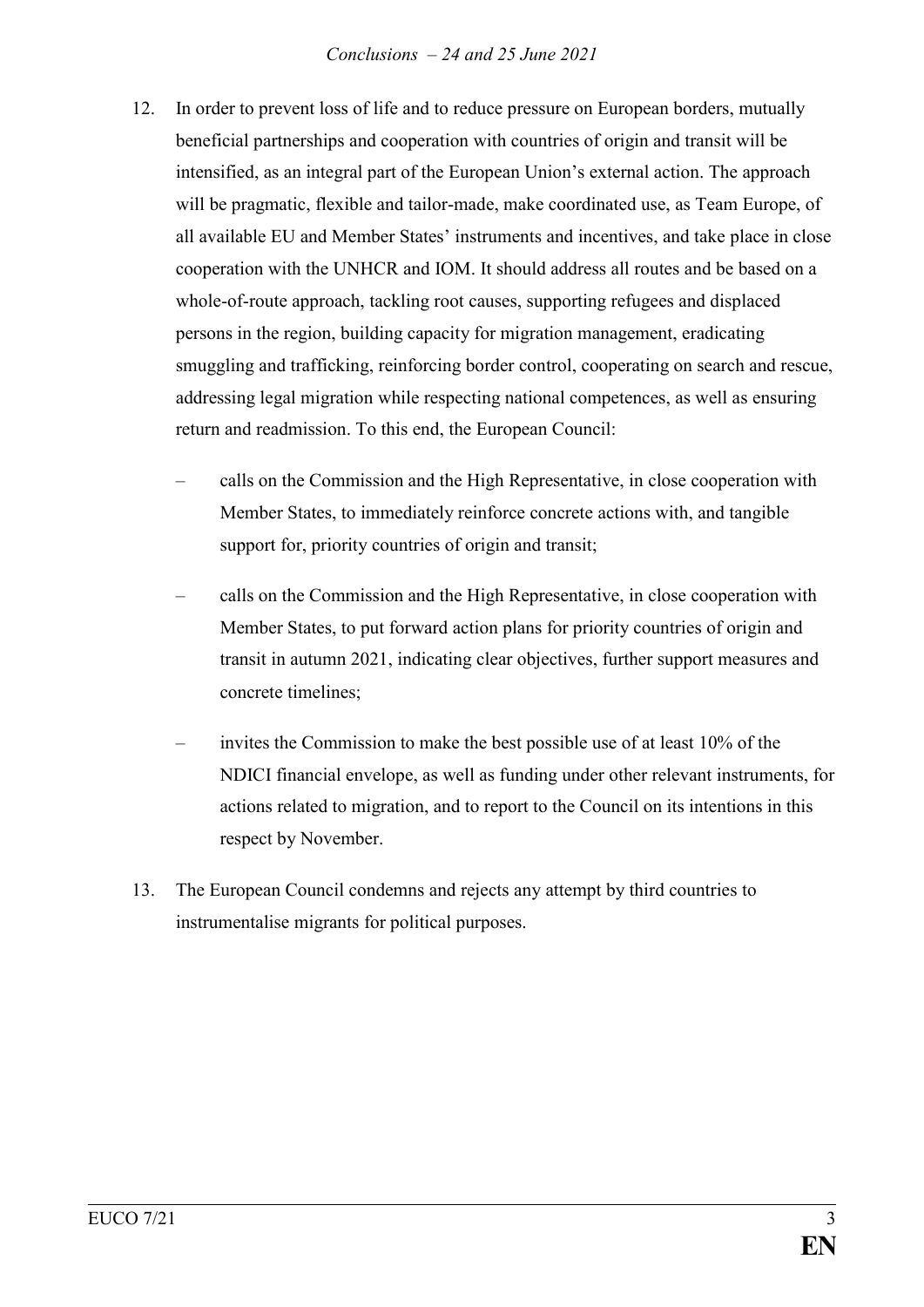# **IV. TURKEY**

- 14. The European Council reverted to the situation in the Eastern Mediterranean and the European Union's relations with Turkey, and recalled the EU's strategic interest in a stable and secure environment in the Eastern Mediterranean and in the development of a cooperative and mutually beneficial relationship with Turkey. It welcomes the deescalation in the Eastern Mediterranean, which needs to be sustained in line with the statement by the Members of the European Council of 25 March 2021.
- 15. The European Council reiterates the EU's readiness to engage with Turkey in a phased, proportionate and reversible manner to enhance cooperation in a number of areas of common interest, subject to the established conditionalities set out in March and in previous European Council conclusions.
- 16. In line with this framework, it takes note of the start of work at technical level towards a mandate for the modernisation of the EU-Turkey Customs Union and recalls the need to address current difficulties in the implementation of the Customs Union, ensuring its effective application to all Member States. Such a mandate may be adopted by the Council subject to additional guidance by the European Council.
- 17. It also takes note of the preparatory work for high level dialogues with Turkey on issues of mutual interest, such as migration, public health, climate, counterterrorism and regional issues.
- 18. The European Council calls on the Commission to put forward without delay formal proposals for the continuation of financing for Syrian refugees and host communities in Turkey, Jordan, Lebanon and other parts of the region, in line with the statement of the Members of the European Council of March 2021 and within the context of the EU's overall migration policy.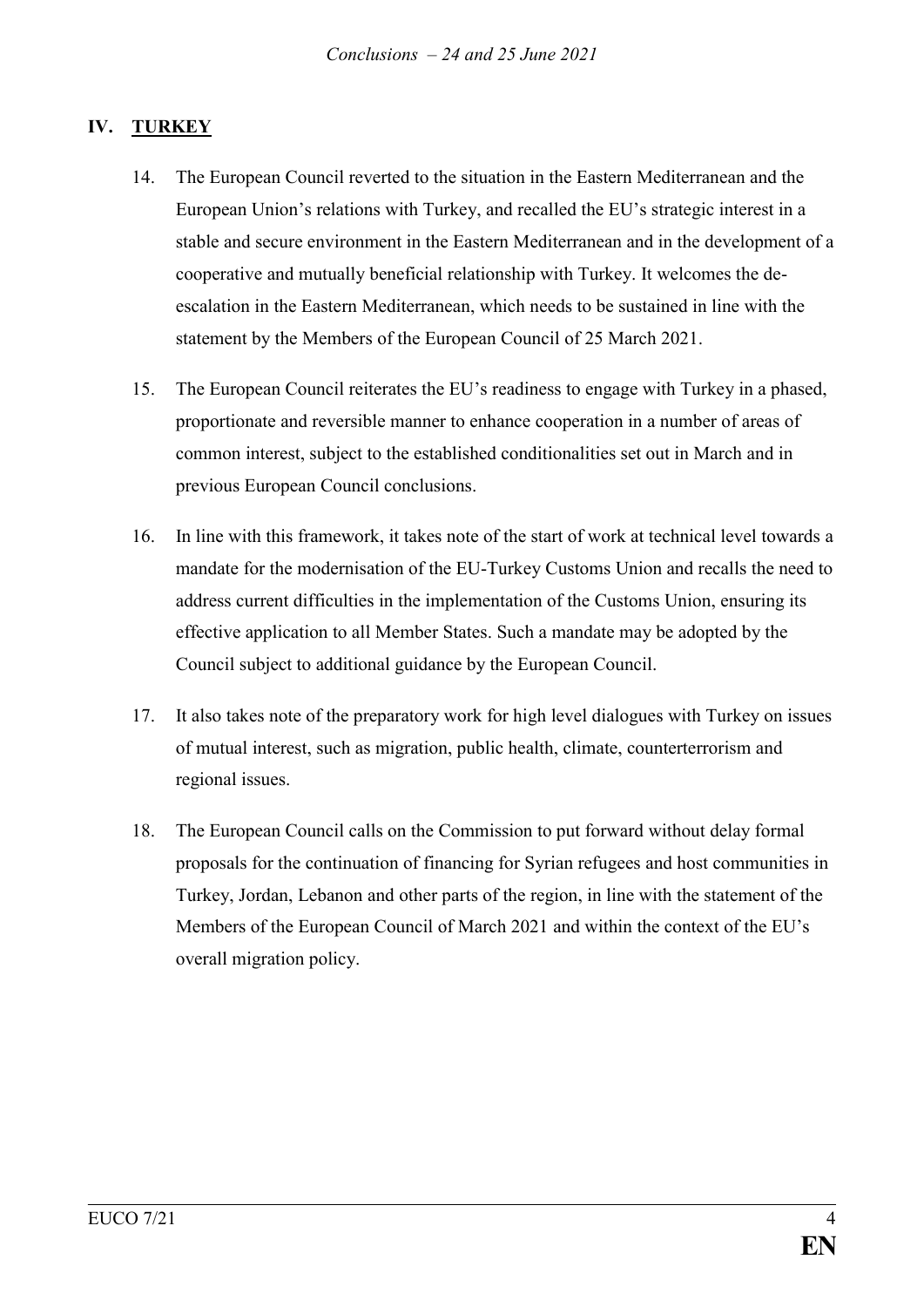- 19. The European Council recalls its previous conclusions and remains fully committed to the comprehensive settlement of the Cyprus problem on the basis of a bicommunal, bizonal federation with political equality, in accordance with the relevant UN Security Council Resolutions. It underlines the importance of the status of Varosha and calls for full respect of UN Security Council Resolutions, in particular Resolutions 550, 789 and 1251. It regrets that the informal meeting in Geneva under the auspices of the United Nations did not pave the way for the resumption of formal negotiations. The European Union will continue to play an active role in supporting the process.
- 20. Rule of law and fundamental rights in Turkey remain a key concern. The targeting of political parties, human rights defenders and media represents major setbacks for human rights and runs counter to Turkey's obligations to respect democracy, the rule of law and women's rights. Dialogue on such issues remains an integral part of the EU-Turkey relationship.
- 21. In line with the shared interest of the EU and Turkey in regional peace and stability, the European Council expects Turkey and all actors to contribute positively to the resolution of regional crises.
- 22. The European Council will remain seized of the matter.

# **V. LIBYA**

- 23. The European Council confirms its commitment to Libya's stabilisation process under the auspices of the United Nations. Elections should take place as agreed in the Roadmap on 24 December 2021 and their results accepted by all.
- 24. The European Council calls for progress on the inclusive and Libyan-owned political dialogue and for the withdrawal without delay of all foreign forces and mercenaries.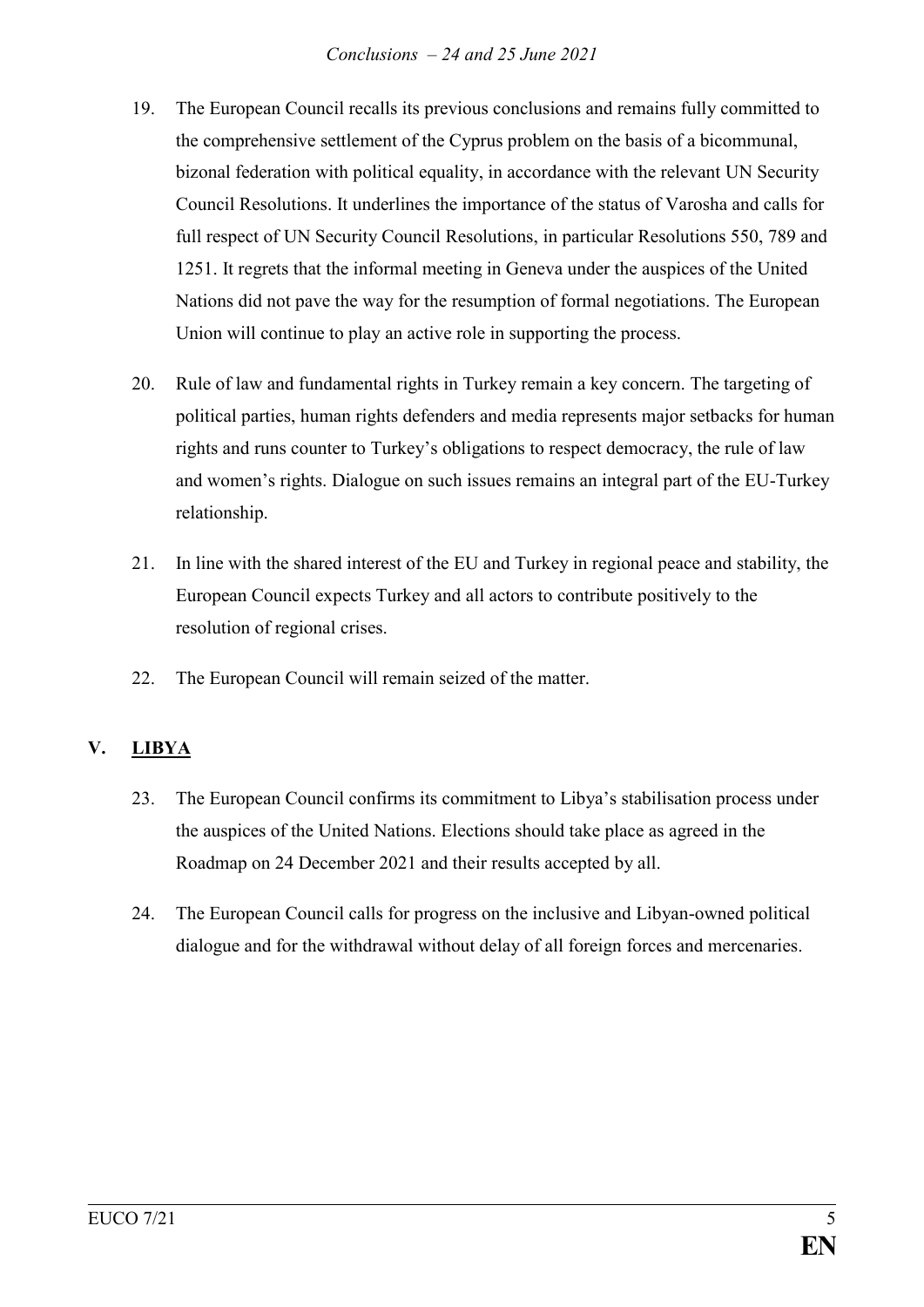### **VI. RUSSIA**

- 25. In line with its conclusions of 24-25 May 2021, the European Council discussed relations with Russia, taking into account the report by the High Representative and the Commission.
- 26. The European Union is committed to a united, long-term, and strategic European approach based on the five guiding principles. The European Council invites the Council, the Commission and the High Representative to continue to implement them fully, with due regard to the European Union's values, principles and interests.
- 27. The European Council expects the Russian leadership to demonstrate a more constructive engagement and political commitment and stop actions against the EU and its Member States, as well as against third countries.
- 28. The European Council calls on Russia to fully assume its responsibility in ensuring the full implementation of the Minsk agreements as the key condition for any substantial change in the EU's stance.
- 29. Regarding the strengthening of our resilience, the European Council stresses the need for a firm and coordinated response by the EU and its Member States to any further malign, illegal and disruptive activity by Russia, making full use of all instruments at the EU's disposal, and ensuring coordination with partners. To this end, the European Council also invites the Commission and the High Representative to present options for additional restrictive measures, including economic sanctions.
- 30. The European Council stresses the need to further deepen and intensify political, economic and people-to-people ties and cooperation with the Eastern Partners with a view to increasing their resilience. In this context, it recalls the 2017 Eastern Partnership Summit declaration which acknowledges the European aspirations and European choice of the Eastern Partners concerned, as stated in the Association Agreements, and in the context of their entry into force. It also underlines its commitment to deepening relations with Central Asia.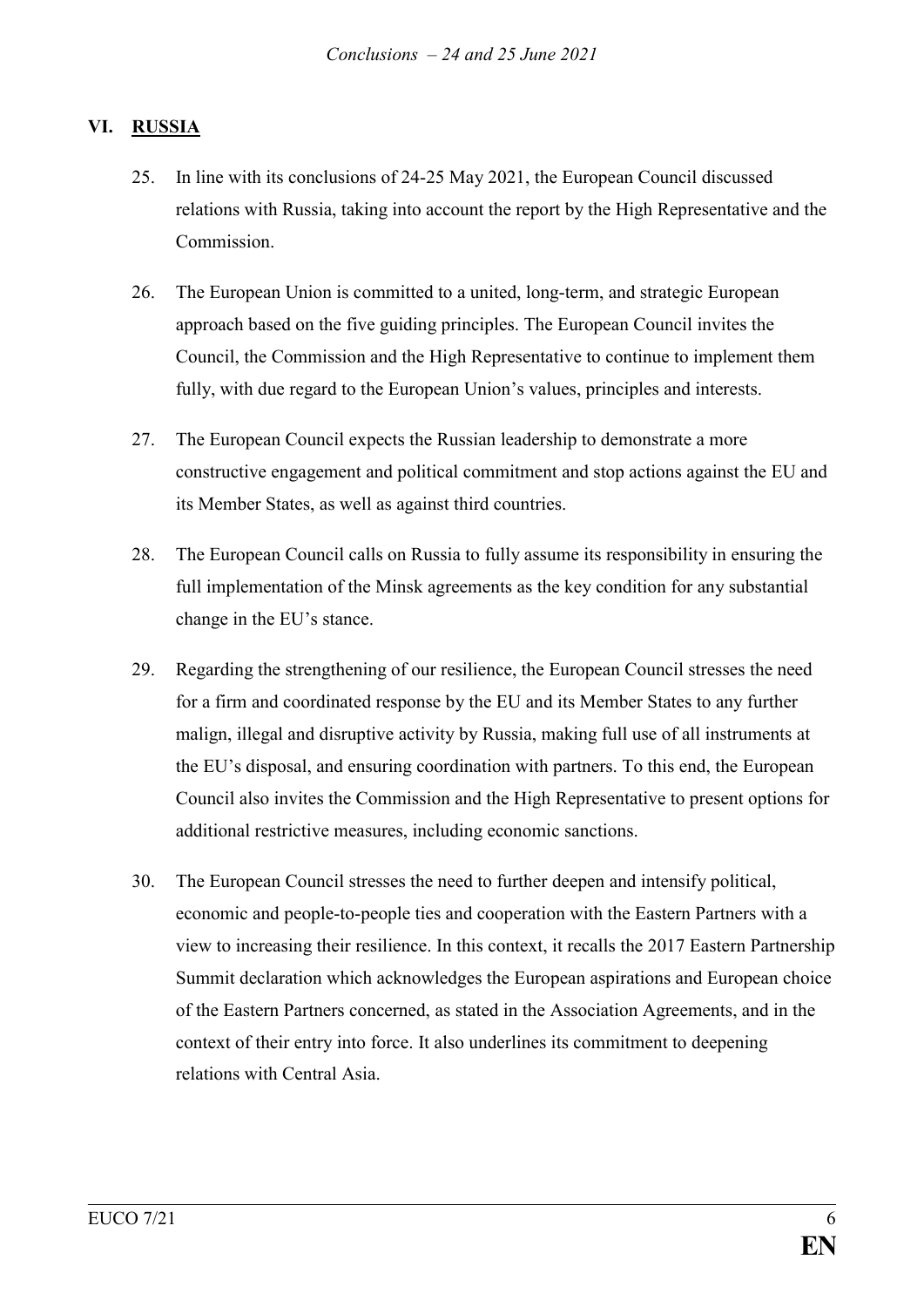- 31. The European Council reiterates the European Union's openness to a selective engagement with Russia in areas of EU interest. It invites the Commission and the High Representative to develop concrete options including conditionalities and leverages in this regard, with a view to their consideration by the Council, on topics such as climate and the environment, health, as well as selected issues of foreign and security policy and multilateral issues such as the JCPoA, Syria and Libya. In this context, the European Council will explore formats and conditionalities of dialogue with Russia.
- 32. The European Council condemns the limitations on fundamental freedoms in Russia and the shrinking space for civil society. It stresses the need for people-to-people contacts and continued EU support to Russian civil society, human rights organisations and independent media. It invites the Commission and the High Representative to put forward proposals in this regard.
- 33. The European Council reiterates its full support for all efforts to establish truth, justice and accountability for the victims of the downing of MH17 and their next of kin and calls on all States to cooperate fully with the ongoing legal case.
- 34. The European Council will come back to this issue, assess implementation and provide further guidance as necessary.

### **VII. BELARUS**

- 35. The European Council welcomes the timely implementation of the measures concerning Belarus, in line with its conclusions of 24-25 of May 2021.
- 36. The European Council reiterates its call for the immediate release of all political prisoners and arbitrarily detained persons, including Raman Pratasevich and Sofia Sapega, and for an end to repression of civil society and independent media. It reiterates the democratic right of the Belarusian people to elect their president through new, free and fair elections.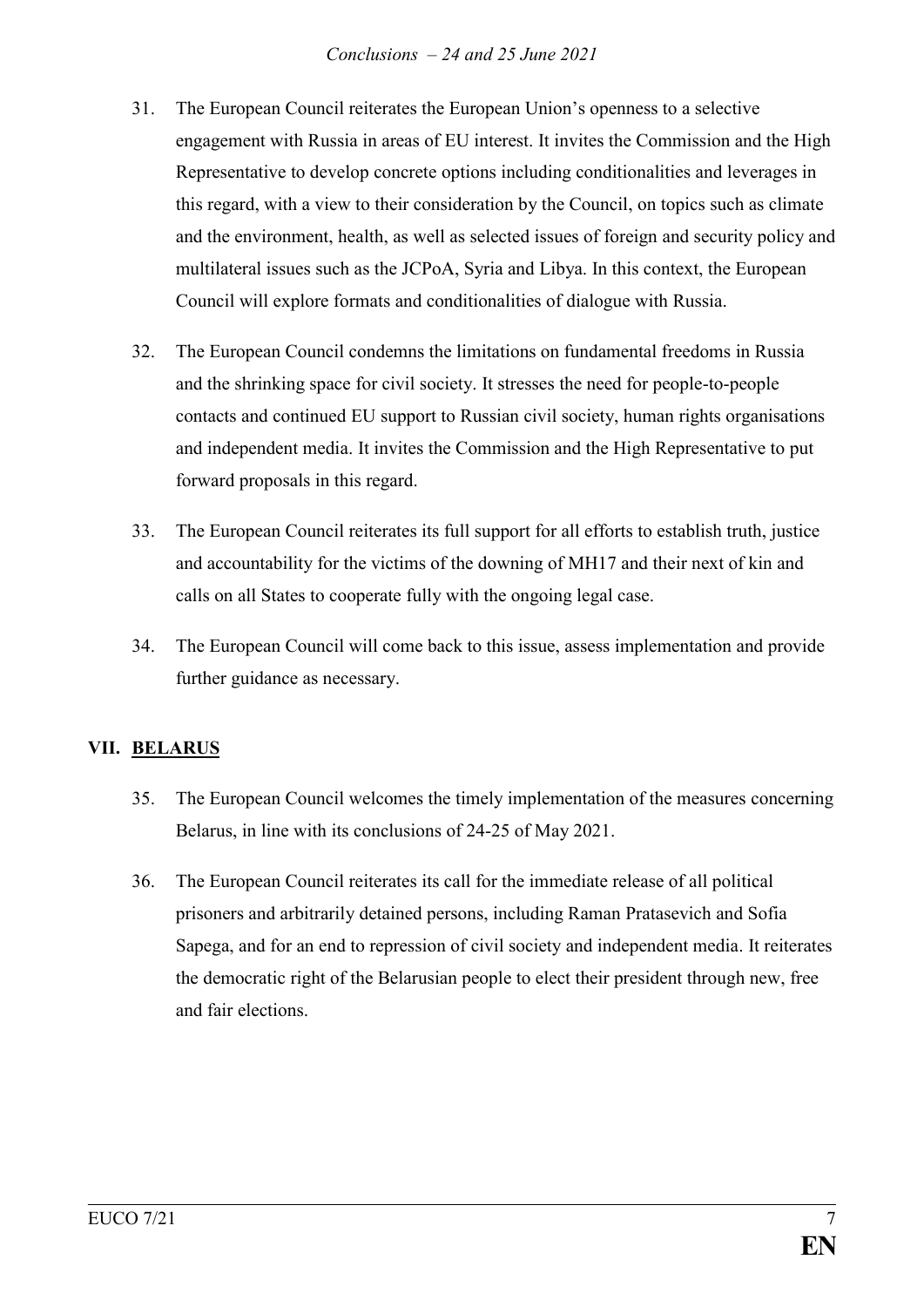# **VIII. SAHEL**

- 37. The European Council reaffirms its call on the Malian transition authorities to fully implement the Transition Charter. It welcomes the conclusions of the ECOWAS summit held on 19 June.
- 38. The EU and its Member States will continue to support the stabilisation of G5 Sahel countries, in particular the G5 Sahel Joint Force, through the continuation of EU CSDP missions and engagement in the Takuba Task Force.
- 39. The European Council reaffirms the EU's support to the G5 Sahel countries' efforts to strengthen governance, the rule of law and the provision of public services in their territories.

# **IX. ETHIOPIA**

- 40. The European Council condemns the ongoing atrocities, ethnic-based and sexual violence and other human rights violations in Ethiopia's Tigray region and welcomes the ongoing investigations to bring accountability and justice. The European Council calls for an immediate cessation of hostilities, unimpeded humanitarian access to all areas and the immediate withdrawal of Eritrean forces.
- 41. The EU and its Member States reiterate their commitment to support Ethiopia in the implementation of democratic reforms and reconciliation efforts.